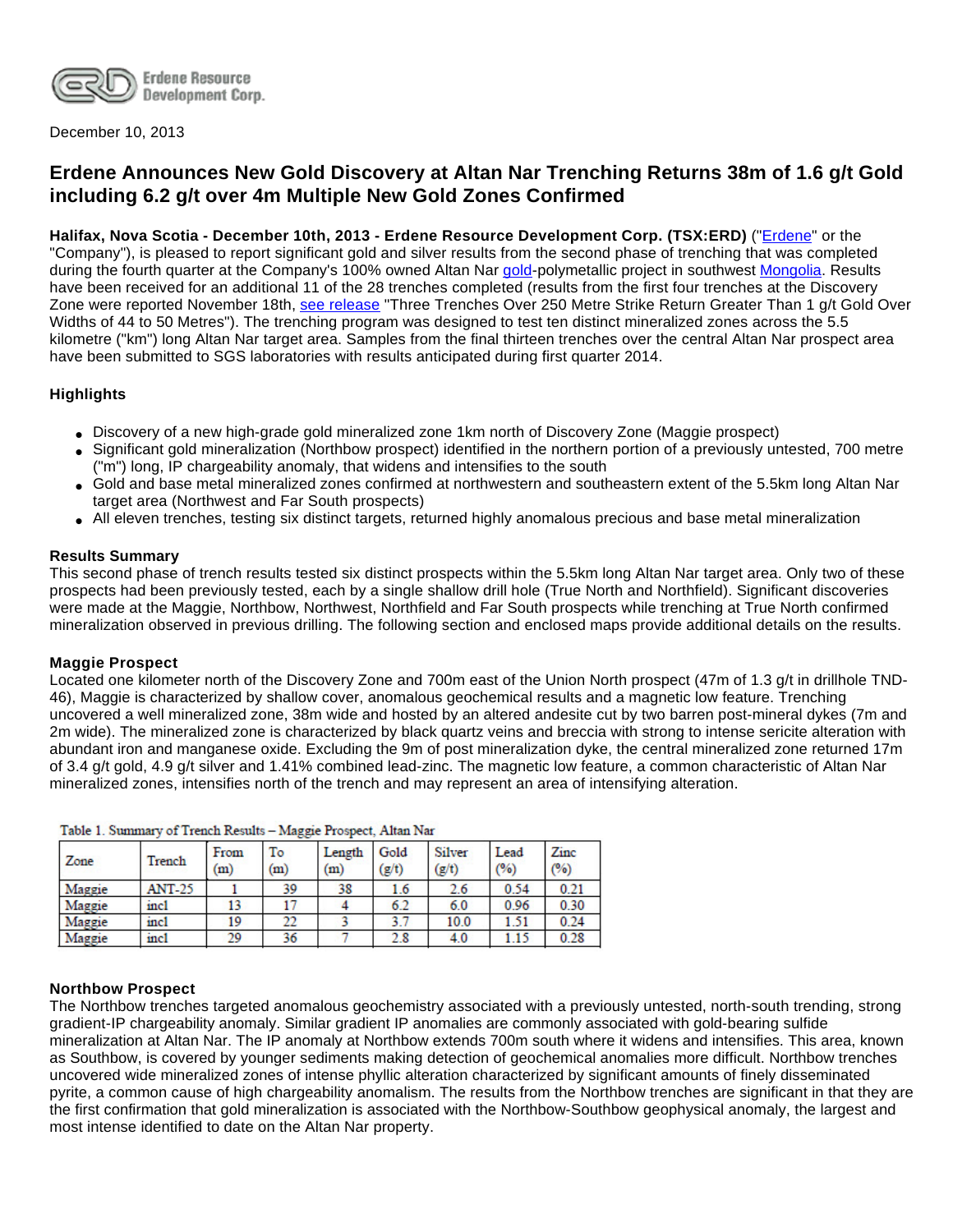Table 2. Summary Trenching Results - Northbow Prospect, Altan Nar

| Zone     | Trench        | From<br>(m) | To<br>(m) | Length<br>(m) | Gold<br>(g/t) | Silver<br>(g/t) | Lead<br>(%) | Zinc<br>(%) |
|----------|---------------|-------------|-----------|---------------|---------------|-----------------|-------------|-------------|
| Northbow | <b>ANT-16</b> | 28          | 30        |               | 0.8           | 5.0             | 0.62        | 0.15        |
| Northbow | <b>ANT-16</b> | 37          | 39        |               | 0.6           | 4.0             | 1.20        | 0.27        |
| Northbow | <b>ANT-21</b> | 43          | 52        | 9             | 1.3           | 6.6             | 0.87        | 0.45        |
| Zone     | Trench        | From<br>(m) | To<br>(m) | Length<br>(m) | Gold<br>(g/t) | Silver<br>(g/t) | Lead<br>(%) | Zinc<br>(%) |
| Northbow | Incl.         | 43          | 45        |               | 2.4           | 18.0            | 2.40        | 0.58        |
| Northbow | <b>Incl</b>   | 50          | 52        |               | 3.2           | 5.5             | 0.88        | 0.57        |

#### **Northwest and Northfield Prospects**

A single trench tested the northwestern-most target area (ANT-19; Northwest prospect) and uncovered strong propylitically altered andesite cut by narrow quartz veins. The zone returned 3m of 2.5 g/t gold and over 1% lead.

At Northfield, four trenches (ANT-17, ANT-18, ANT-22, and ANT-23) tested 400m of strike length and uncovered multiple, often broad, zones of phyllic alteration with mineralized stockwork veining and quartz breccia. The broadest zone intersected on the Northfield prospect was 19m of 0.6 g/t gold in trench ANT-17 while the highest grade zone was 3.8 g/t over 4m in trench ANT-18.

#### **True North and Far South**

The True North prospect, located 200m south of the Discovery Zone, returned significant results from one of the two trenches excavated on this prospect. Results from trench ANT-03 returned a 4m zone of 1.3 g/t gold and a high combined lead-zinc content of 3.8%. These results reflect what was intersected in a shallow hole drilled on the True North prospect in 2012 which returned 2m of 2.07 g/t gold, 15.5 g/t silver, and 10.1% lead-zinc.

The Far South prospect is located a further 1.5km to the southeast and the single trench (ANT-28) is the only sub-surface work completed to date on this portion of the Altan Nar property. ANT-28 returned 3m of 2.3 g/t gold, 12.0 g/t silver and 4.9% leadzinc, confirming the widespread nature of the gold-silver-base metal mineralization at Altan Nar.

|                            |  |  |  | Table 3. Summary of additional Phase II trenching at Northwest, Northfield, True North and Far |  |  |
|----------------------------|--|--|--|------------------------------------------------------------------------------------------------|--|--|
| South Prospects, Altan Nar |  |  |  |                                                                                                |  |  |
|                            |  |  |  |                                                                                                |  |  |

| Zone              | Trench        | From<br>$\scriptstyle{\rm (m)}$ | To<br>(m) | Length<br>(m) | Gold<br>(g/t) | Silver<br>(g/t) | Lead<br>(%) | Zinc<br>(%) |
|-------------------|---------------|---------------------------------|-----------|---------------|---------------|-----------------|-------------|-------------|
| <b>True North</b> | <b>ANT-03</b> | 22                              | 26        | 4             | 1.3           | 7.8             | 2.33        | 1.43        |
| <b>True North</b> | <b>ANT-04</b> | 9                               | 17        | 8             | 0.2           | 0.0             | 0.13        | 0.46        |
| Northfield        | <b>ANT-17</b> | 15                              | 18        | 3             | 0.4           | 19.0            | 1.35        | 0.24        |
| Northfield        | <b>ANT-17</b> | 26                              | 45        | 19            | 0.6           | 8.5             | 0.53        | 0.23        |
| Northfield        | <b>ANT-18</b> | 6                               | 10        | 4             | 3.8           | 4.3             | 0.43        | 0.53        |
| Northwest         | <b>ANT-19</b> | 20                              | 23        | 3             | 2.5           | 1.3             | 0.22        | 0.92        |
| Northfield        | <b>ANT-22</b> | 19                              | 25        | 6             | 0.4           | 10.5            | 0.85        | 0.30        |
| Northfield        | <b>ANT-23</b> | 42                              | 50        | 8             | 0.1           | 3.4             | 0.20        | 0.32        |
| Far South         | <b>ANT-28</b> | 0                               |           |               | 0.9           | 8.0             | 2.53        | 0.13        |

| Zone      | Trench        | From<br>(m) | To<br>(m) | Length<br>(m) | Gold<br>(g/t) | Silver<br>(g/t) | Lead<br>(96) | Zinc<br>(%) |
|-----------|---------------|-------------|-----------|---------------|---------------|-----------------|--------------|-------------|
| Far South | <b>ANT-28</b> |             |           |               | د.ء           |                 | 4.45         | 0.47        |

#### **Oyuut Khundii Copper Prospect**

Also located on the Altan Nar licence is the Oyuut Khundi copper prospect. Three trenches were excavated over an 80m strike length at this prospect, located approximately 3km southwest of the Discovery Zone. Two of the trenches reached bedrock and uncovered a 5m to 8m wide zone of quartz veining and phyllic alteration of felsic volcanics with highly anomalous copper and gold, up to 5m of 0.84% copper and 0.1 g/t gold.

#### **Pending Results**

A large portion of the central Altan Nar property is covered by the following prospects; Union North (previous drilling returned 47m of 1.3 g/t gold), Union South and Riverside. Samples from thirteen trenches excavated across portions of these three prospects are now at the SGS Laboratory in Ulaanbaatar, Mongolia. Final results are anticipated early in the first quarter 2014. These parallel zones, Union (North and South) and Riverside, extend over a combined 2km strike length.